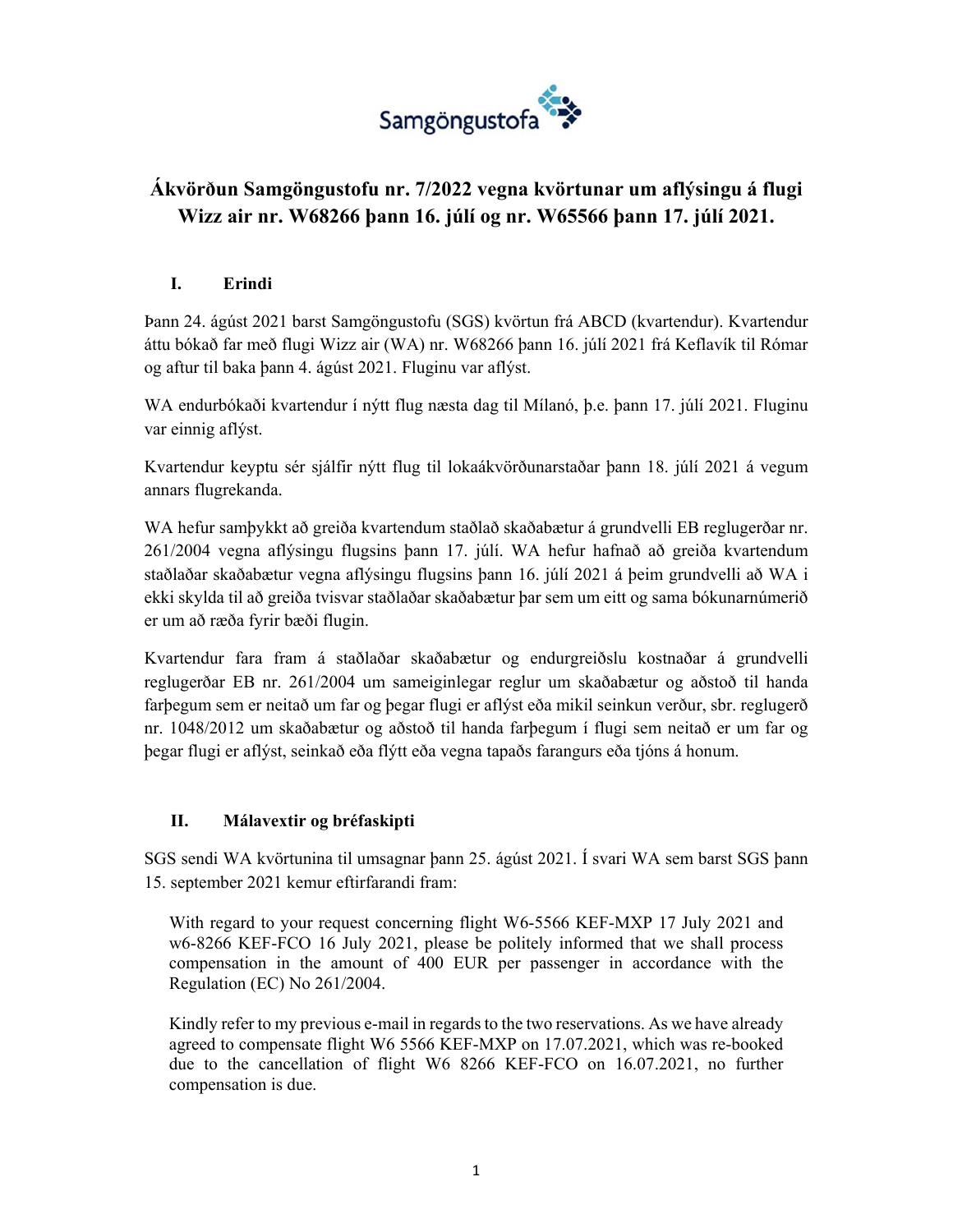Please be kindly reminded of court decision number 217, 40 C 81/17 in Dusseldorf of June 8th 2017 which confirmed with earlier decisions of the Frankfurt Regional Court number 24 S 208/15 from 16th June 2016 and the Dusseldorf Local Court, decision number 24 C 8824/10 from February 1st 2012, according to which, once a compensation is due for one flight and a passenger is re-booked, no further compensation is due for the following flights.

In accordance with our General Conditions of Carriage (GCC) the passengers have been offered the below options to choose from:

a) We re-book You on another flight operated by Us on the same or - if necessary - a comparable route, within 14 days before or 30 days after the scheduled date of departure of the delayed/cancelled flight, subject to availability of seats; or

b) You may cancel Your reservation and request a credit on Your "customer account" in the value of 120% of the Fare You paid for the cancelled flight and 100% of the amount of the Service Fees, and 120% of the amount of the Fare and 100% of the amount of the Service Fees You paid for the return sector , if applicable; or

c) You may cancel Your reservation and request the refund of the Total Fare paid for the cancelled flight and, if applicable, for the return sector (including taxes and charges). If You wish to change Your choice, You may do so according to the general rules, and by paying the relevant fee. Please note that in relation to Additional Services in case of cancellation the cancellation and refund policy of the third party provider shall apply

The refund in the amount of 1073.70.00 EUR as per option b) has been processed to the Wizz account of Mr. \*\*\*\*\* on 30 July 2021. Please be informed that the total amount paid for the booking KE7M6G has been 987.71 EUR. The fee for the Wizz Discount Club service (69.99 EUR) is non-refundable, since the subscription is annual and it can be used. according to our GCC and our terms and conditions:

16.1.1 Except as explicitly provided in these General Conditions of Carriage, all Our Fares, taxes, charges and Fees for Other Services are non-refundable.

6.5. In case You decide to terminate Your membership, please note that the annual membership fee is not refundable, neither in total nor partially.

I would like to point out that the above mentioned option c) is still applicable and the refund can be extracted from the Wizz account and processed (without the additional 20% and the Wizz discount club fee) to the original payment methods - cards of Mr. \*\*\*\*\*, upon confirmation from the complainant. The refund would be 917.72? EUR.

We have processed additional 100 EUR Wizz credits to the Wizz account of Mr. \*\*\*\*\* as a gesture of good will. The Wizz credits have no expiry date, and can be used for future flights with us, changes or adding extras to existing reservations given that the Holder of the Wizz account is one of the passengers on the booking.

I would like to also inform you that we are willing to reimburse additional expenses, which the passengers had due to this situation. As Wizz Air is a low cost airline, we can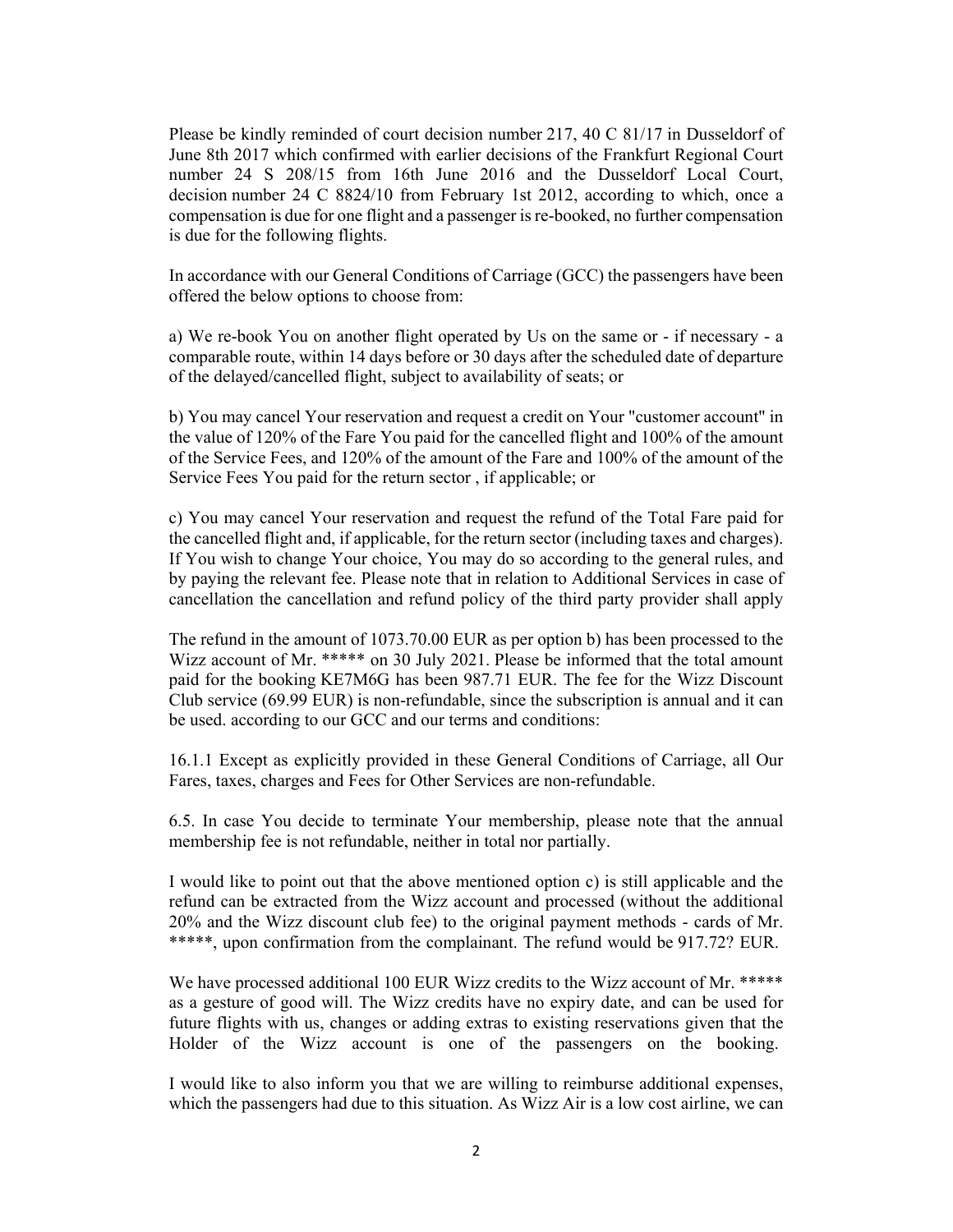offer reimbursement for the hotel accommodation and ground transportation up to a reasonable amount - 100.00 EUR for the hotel costs and 100.00 EUR for the transportation costs. I would like to point out that the passengers have used the services for approximately one week and in accordance with the above mentioned options and the Regulation (EC)261/04.

 *Article 8 Right to reimbursement or re-routing (c) re-routing, under comparable transport conditions, to their final destination at a later date at the passenger's convenience, subject to availability of seats.* 

The passengers have been offered free of charge re-booking at the first available flight. They have chosen to be refunded instead. As the alternative carriage has costed 1032.92 EUR and the whole amount paid for booking KE7M6G has been 987.71? EUR, and the refund without the Wizz discount club fee can be processed to the cards, we would like to offer 45.21? EUR for the additional transportation - difference between the cost of the two bookings. Please keep in mind that the routes of the new flights are different.

If the passengers agree to our offer, please confirm to which bank account the additional expenses should be reimbursed.

SGS sendi kvartendum svar WA til umsagnar þann 20. október 2021. Í svari kvartenda sem barst þann 27. október 2021 kom eftirfarandi fram:

Við stöndum fast á því að við eigum rétt á skaðabótum fyrir bæði flugin sem voru aflýst. Þau voru sitt hvorn daginn og á sitt hvorn áfangastaðinn. Við urðum fyrir jafn miklum óþægindum og aukakostnaði í bæði skiptin.

Við samþykkjum að fá í bætur 400 \* 4 farþega = 1600€ fyrir hvort flug = 3200€ ásamt 100€ gisting + 100€ ferðir = 200 fyrir hvort flug = 400€

Við viljum fá endurgreitt í peningum eins og Wizz air nefnir í stað þess að fá peningana inn á Wizz air reikning. Við eigum að fá mismunin á kostaði við alternative flugið sem við þurftum að panta með SAS endurgreiddann. Upprunalega upphæðin á öllum miðum með Wizz air fram og til baka er samkvæmt þeim 917,72€. Flugið með SAS út kostaði 1032,92€.

Flugið heim með Wizz air kostaði 578,96€ Eftirstöðvar eru 917,72 + 1032,92 - 578,96 - 16€ = 1388,67€, Wizz air mun þá hirða á móti credit upp á 1073,70€ sem þeir lögðu inn á Wizz account-inn minn.

Samtals til greiðslu :  $3200€ + 400€ + 1388,67€ = 4988,67€$ 

Þann 20. janúar 2022 sendi SGS erindi til kvartenda sem var svohljóðandi:

Langar að kanna hvort að Wizz air hafi þegar greitt kröfu ykkar að hluta til eða að öllu leyti vegna útlagðs kostnaðar og/eða staðlaðra skaðabóta með peningagreiðslu í stað inneignar hjá Wizz air ?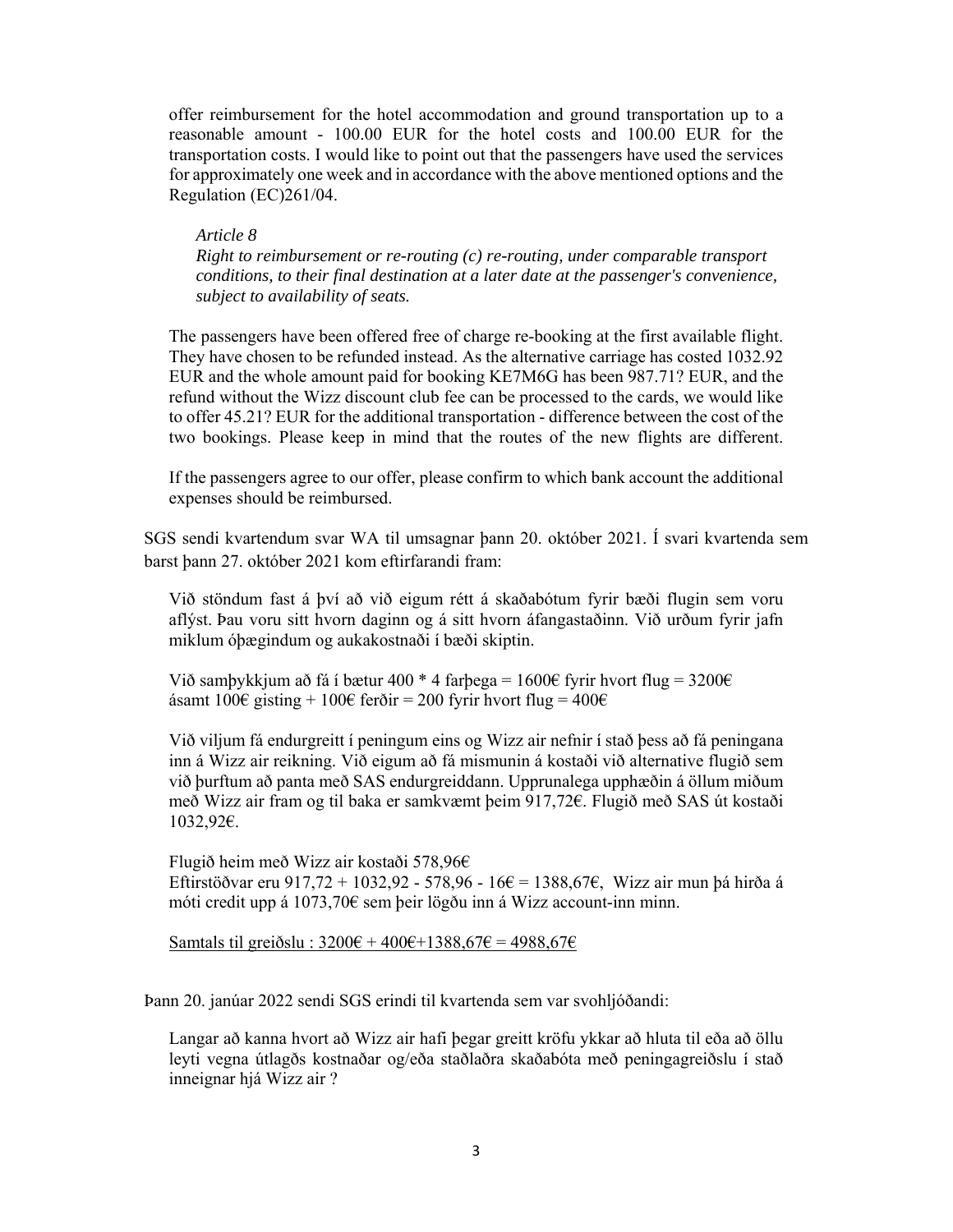Gerð er krafa um að fá endurgreitt bæði upphaflega fargjaldið sem greitt var fyrir flugið til Rómar þann 16. júlí með flugi nr. W65566 og fargjaldið sem þú greiddir til SAS fyrir flutning til Bologna. Reglugerðin gerir ekki ráð fyrir því að farþegar eigi rétt á bæði endurgreiðslu og nýju flugi til lokaákvörðunarstaðar í þeim tilvikum þegar flugi er aflýst. Farþegar verða að velja annan hvorn valkostinn.

Í ykkar tilviki ber Wizz Air skylda til að endurgreiða þann mismun sem fyrir hendi er á fargjaldinu sem greitt var til SAS og fargjaldinu með Wizz air, sbr. 1. mgr. 5. gr. og 1. mgr. 8. gr. reglugerðar EB nr. 261/2004.

Að lokum er óskað eftir útskýringu á þeim hluta kröfunnar sem varðar endurgreiðslu á flugfargjaldinu sem greitt var fyrir heimflugið að fjárhæð 578,96€. Finn ekki bókunina í gögnum málsins eða grundvöll fyrir kröfunni.

Í svari kvartenda sem barst þann 15. febrúar 2022 kom eftirfarandi fram:

Ég ætlaði einmitt að hafa samband við ykkur aftur því að við höfum ekki fengið neinar endurgreiðslur né fengið svör frá neinum síðan ég sendi ykkur (\*\*\*\*) tölvupóst þann 27. október með lista sem hann bað um yfir upphæðirnar sem krafan snýst um.

Við gerum kröfu um endurgreiðslu á fluginu til Rómar og mismuninum á fargjaldinu með SAS. Og þá þarf að draga frá upprunalega flugið. Flugið út með wizz er átti að kosta 338,76€ en við borguðum SAS 1032,92€. En þar sem við fengum ekkert endurgreitt frá Wizz air þá eiga þeir að greiða okkur allan miðann upp á 1032,92.

Ég var ekki að biðja um endurgreiðslu á fluginu heim það koma bara inn í útreikninginn. Þannig að greiðslan verður þá: 3200€+400€+1032,92€= 4632,92€

#### **III. Forsendur og niðurstaða Samgöngustofu**

Neytendur flugþjónustu eða aðrir sem hagsmuna hafa að gæta sem telja að flugrekandi, flytjandi, ferðaskrifstofa eða umboðsmaður framangreindra aðila hafi brotið gegn skyldum sínum samkvæmt lögum um loftferðir nr. 60/1998 eða reglugerðum settum á grundvelli þeirra geta beint kvörtun til Samgöngustofu, sbr. 1. mgr. 126. gr. c. loftferðalaga. Stofnunin tekur málið til skoðunar í samræmi við ákvæði laganna og stjórnsýslulaga nr. 37/1993 og sker úr ágreiningi með ákvörðun, sbr. 3. mgr. 126. gr. c og 140. gr. loftferðalaga, ef hann verður ekki jafnaður með öðrum hætti. Sú ákvörðun er bindandi.

Um réttindi flugfarþega er fjallað í reglugerð EB nr. 261/2004 um sameiginlegar reglur um skaðabætur og aðstoð til handa farþegum sem neitað er um far og þegar flugi er aflýst eða mikil seinkun verður, sem var innleidd hér á landi með reglugerð nr. 1048/2012. Samkvæmt 3. gr. reglugerðar nr. 1048/2012 er Samgöngustofa sá aðili sem ber ábyrgð á framkvæmd reglugerðarinnar samanber 16. gr. reglugerðar EB nr. 261/2004.

Um aflýsingu flugs og þá aðstoð sem flugrekandi skal veita í slíkum tilvikum er fjallað um í 5. gr. reglugerðar EB nr. 261/2004. Samkvæmt 1. mgr. 5. gr. skal farþegum ef flugi er aflýst, boðin aðstoð af hálfu flugrekandans í samræmi við 8. gr. og a-lið 1. mgr. 9. gr. og 2. mgr. 9. gr. Í 8. gr. reglugerðarinnar er fjallað um rétt farþega til þess að fá endurgreitt eða að fá flugleið breytt.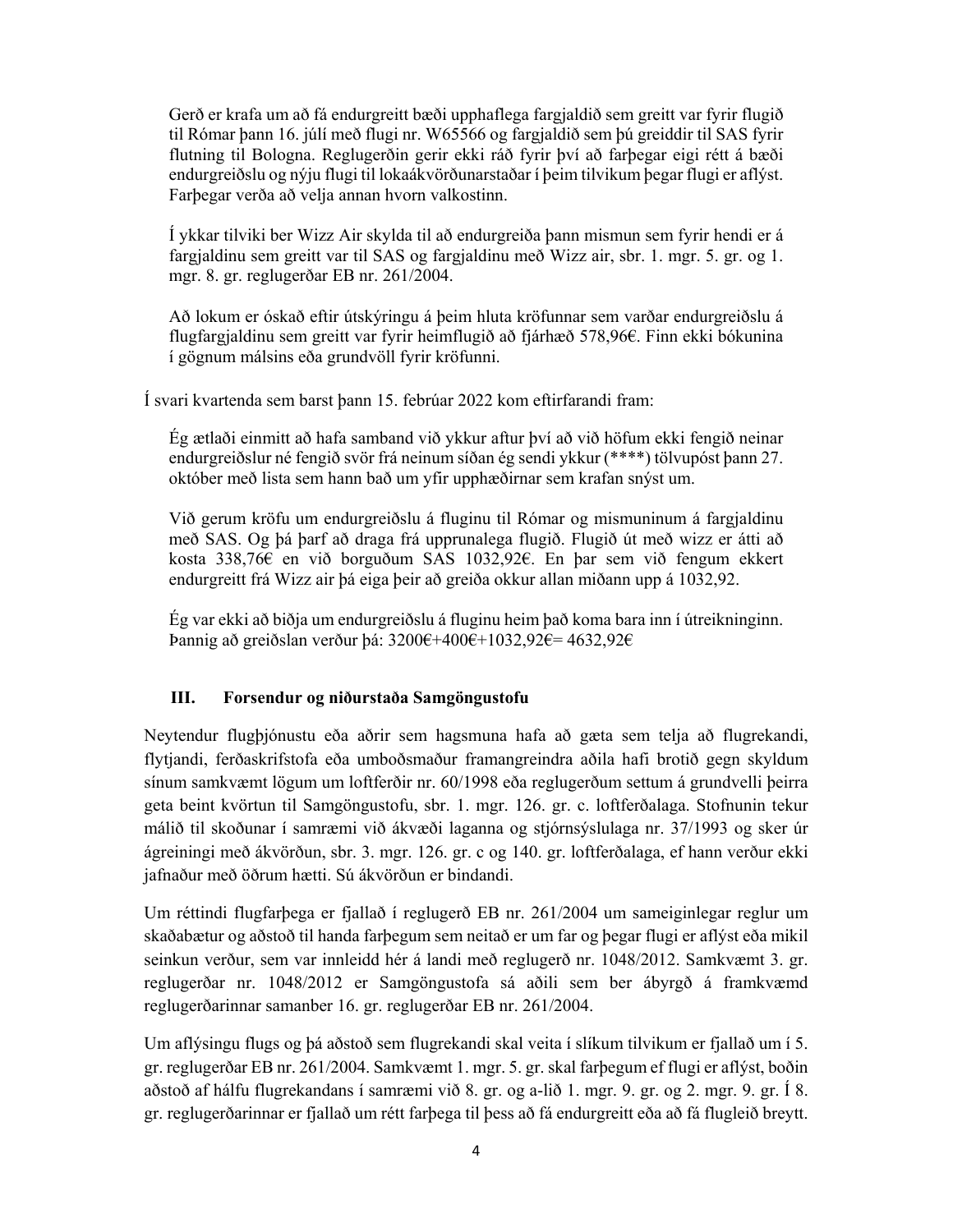Þar kemur nánar tiltekið fram að flugfarþegar eigi eftirfarandi kosta völ; að fá innan sjö daga endurgreitt að fullu upprunalegt verð farmiðans, að breyta flugleið, með sambærilegum flutningsskilyrðum, til lokaákvörðunarstaðar eins fljótt og auðið er, eða að breyta flugleið, með sambærilegum flutningsskilyrðum og komast til lokaákvörðunarstaðar síðar meir.

Auk framangreinds gildir að sé flugi aflýst eiga farþegar rétt á skaðabótum frá flugrekanda í samræmi við 7. gr., hafi ekki verið tilkynnt um aflýsingu á þann hátt sem mælt er um í i) – iii) liðum c-liðar 1. mgr. 5. gr. Þetta gildir nema flugrekandi geti sýnt fram á að flugi hafi verið aflýst af völdum óviðráðanlegra aðstæðna sem ekki hefði verið hægt að afstýra jafnvel þótt gerðar hefðu verið allar nauðsynlegar ráðstafanir, sbr. 3. mgr. 5 gr. reglugerðarinnar.

Loftferðalögum nr. 60/1998 og reglugerð EB nr. 261/2004 er ætlað að tryggja ríka vernd fyrir farþega sem neytendur flugþjónustu. Meginreglan samkvæmt reglugerð EB nr. 261/2004 er réttur farþega til skaðabóta skv. 7. gr. reglugerðarinnar sé um að ræða aflýsingu eða mikla seinkun á brottfarartíma flugs og ber að skýra undantekningarreglu 3. mgr. 5. gr. reglugerðarinnar þröngt, sbr. dóm Evrópudómstólsins frá 22. desember 2008, í máli *C-549/07 Friederike Wallentin-Hermann g. Alitalia.*

## **Staðlaðar skaðabætur á grundveli EB reglugerðar nr. 261/2004**

WA hefur við meðferð málsins samþykkt að greiða staðlaðar skaðabætur á grundvelli reglugerðar EB nr. 261/2004 vegna aflýsingu á flugi nr. W65566 frá Keflavík til Mílanó þann 17. júlí 2021 enn hafnað að greiða slíkar bætur vegna aflýsingu flugs nr. W68266 þann 16. júlí 2021.

Af hálfu WA er því haldið fram að hann beri ekki skyldu til að greiða kvartendum tvívegis staðlaðar skaðabætur á grundvelli EB reglugerðar nr. 261/2004 í ljósi þess að um eitt og sama bókunarnúmerið er um að ræða fyrir bæði flugin þann 16. og 17. júlí sem um ræðir í máli þessu.

Í máli Evrópudómstólsins *C-832/18 A and Others g. Finnair Oyj*, frá 12. mars 2020 staðfesti Evrópudómstóllinn að túlka eigi ákvæði 1. mgr. 7. gr. reglugerðar EB nr. 261/2004 í þeim tilvikum þegar farþegi hefur móttekið staðlaðar skaðabætur vegna aflýsingu á flugi og hann hefur samþykkt boð flugrekanda um nýtt flug og það flug seinkar eða er aflýst. Þá á farþegi einnig rétt á stöðluðum skaðabótum á grundvelli EB reglugerðar nr. 261/2004 vegna þess flugs sem honum var boðið í stað þess flugs sem var aflýst, sbr. eftirfarandi:

Regulation (EC) No 261/2004 of the European Parliament and of the Council of 11 February 2004 establishing common rules on compensation and assistance to passengers in the event of denied boarding and of cancellation or long delay of flights, and repealing Regulation (EEC) No 295/91, and in particular Article 7(1) thereof, must be interpreted as meaning that an air passenger who has received compensation for the cancellation of a flight and has accepted the re-routing flight offered to him is entitled to compensation for the delay of the re-routing flight, where that delay is such as to give rise to entitlement to compensation and the air carrier of the re-routing flight is the same as that of the cancelled flight.<sup>1</sup>

 $<sup>1</sup>$  mgr. (1)44.</sup>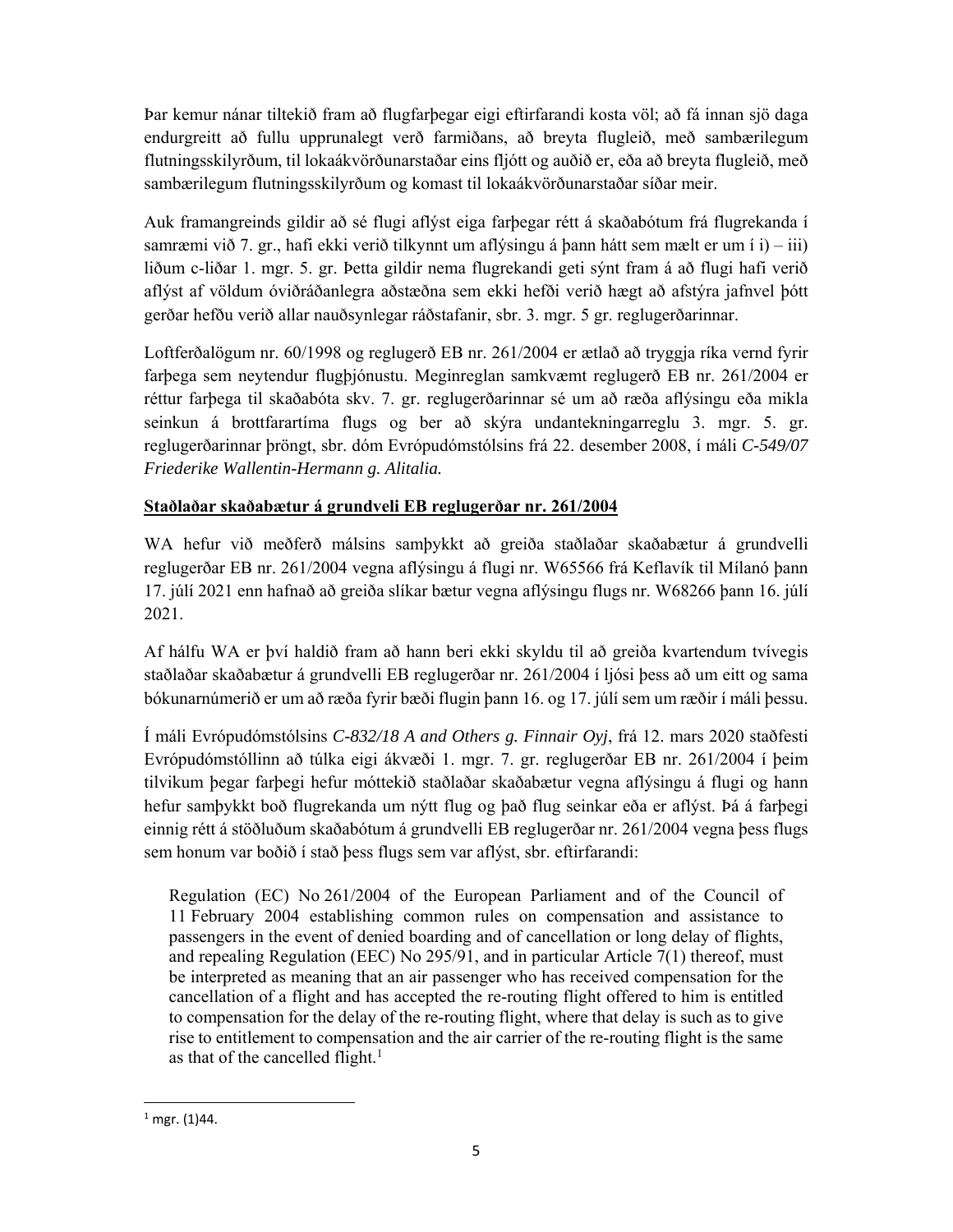Með hliðsjón af niðurstöðu Evrópudómstólsins frá 12. mars 2020, *í máli C-832/18 A and Others g. Finnair Oyj* þá er það óumdeilt að mati SGS að farþegi geti átt rétt á að fá greiddar tvisvar skaðabætur á grundvelli reglugerða EB nr. 261/2004.

Tilvísun WA til fordæmis frá dómstólum í Þýskalandi til réttlætingar á höfnun flugrekandans á að greiða kvartendum tvisvar staðlaðar skaðabætur á grundvelli reglugerðar EB nr. 261/2004, kemur ekki til frekari álita m.t.t. þess að Evrópudómstóllinn hefur þegar látið í ljós afstöðu sína á því ágreiningsefni.

WA hefur ekki borið fyrir sig við meðferð málsins eða á öðrum stigum þess að óviðráðanlegar aðstæður hafi verið valdur að aflýsingu flugs nr. W68266 þann 16. júlí 2018 frá Keflavík til Rómar. WA hafnaði bótaábyrgð einungis á þeim grundvelli að félaginu væri ekki skylt að greiða kvartendum tvisvar staðlaðar skaðabætur á grundvelli einnar og sömu bókunnar.

Eins og áður hefur komið fram þá eiga farþegar rétt á stöðluðum skaðabótum verði þeir fyrir aflýsingu eða mikilli seinkun á flugi. Sönnunarbyrðin fyrir því að óviðráðanlegar aðstæður hafi verið fyrir hendi hvílir alfarið á flugrekandanum og ber honum að sýna fram á að allar nauðsynlegar ráðstafanir hafi verið gerðar til að koma í veg fyrir aflýsinguna eða seinkunina. Takist sú sönnun ekki ber flugrekandinn hallan af þeim sönnunarskorti.

Reglugerð EB nr. 261/2004 er ætlað að tryggja ríka vernd fyrir farþega og er það mat SGS að kvartendur eigi rétt á stöðluðum skaðabótum úr hendi WA samkvæmt b-lið 7. gr. reglugerðar EB nr. 261/2004 í ljósi framangreinds sönnunarskorts og fordæmi Evrópudómstólsins, vegna aflýsingu flugs nr. W68266 þann 16. júlí og nr. W65566 þann 17. júlí 2021.

## **Endurgreiðslu á útlögðum kostnaði á grundvelli EB reglugerðar nr. 261/2004.**

Kvartendur gera einnig kröfu um endurgreiðslu á flugfargjaldi því, sem þeir keyptu til að komast til lokaákvörðunarstaðar þann 18. júlí 2021. Kvartendur greiddu EUR 1032.92 fyrir flugfargjaldið á vegum annars flugrekanda. Samkvæmt a-lið 1. mgr. 5. gr. og b-lið 1. mgr. 8. gr. EB reglugerðar nr. 261/2004 áttu kvartendur rétt á að breyta flugleið, með sambærilegum flutningsskilyrðum, til lokaákvörðunarstaðar eins fljótt og auðið var, eftir að ljóst var að flugi kvartenda þann 17. júlí 2021 var einnig aflýst.

WA hefur ekki endurgreitt kvartendum flugfargjaldið vegna flugs nr. W68266 þann 16. júlí 2021. WA ber því að endurgreiða kvartendum að fullu þá fjárhæð sem kvartendur greiddu fyrir flugfargjaldið á vegum annars flugrekanda til lokaákvörðunarstaðar þann 18. júlí 2021 að fjárhæð EUR 1032.92.

Við meðferð málsins bauð WA að greiða kvartendum EUR 100 fyrir gistingu og EUR 100 fyrir flutning til og frá flugvelli fyrir hvort flug, þ.e. samanlagt EUR 400. Kvartendur þáðu boð WA.